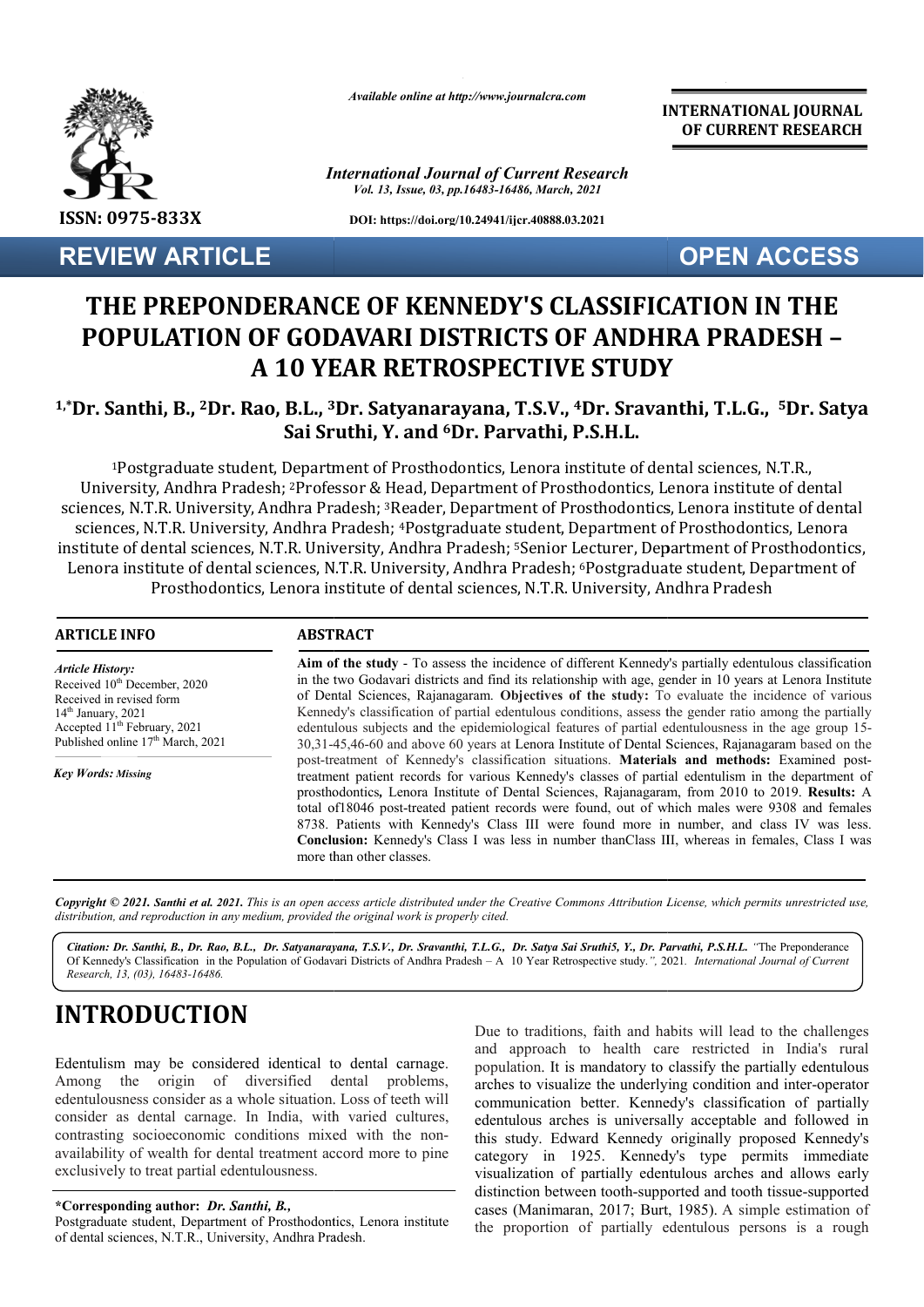indication of the prevalence of dental diseases and the success or failure of dental care. It forms a background for the assessment of treatment needs.<sup>3</sup>Despite advances in preventive dentistry, edentulism is a significant public health issue worldwide.

Loss of teeth is a debilitating and irreparable situation and is considered the 'terminal marker of disease hardship' for oral health. Loss of teeth reflects a significant public health problem in many countries and shows a substantial impact on health and the overall quality of life (Jaleel, 2014; D'Souza, 2014). In a country like India with various and diversified cultures, different socioeconomic status levels combined with the non-availability of dental treatment resources leave much to be desired, especially where partial edentulousness is concerned. In a rural population, the beliefs based on tradition and habits increase the challenge, and access to healthcare is limited. It is mandatory to classify the partially edentulous arches to visualize the underlying condition and inter-operator communication better. Therefore, a universally accepted classification method is adopted; this forms a background for assessing treatment needs. Being a vast population of India, a nationwide survey is challenging to conduct. Future studies can undertake by conducting surveys on the patients attending the dental departments of teaching institutes and dental hospitals.<sup>3</sup>The prevalence and patterns of tooth loss have been studied to a certain extent in other countries, but a few studies have been carried out in India. Hence, this retrospective study aimed at the predominance of Kennedy's Classification situation in the Godavari districts of Andhrapradesh.

### **METHODOLOGY**

This retrospective study was carried out at the clinical department of Prosthodontics at Lenora Institute of Dental Sciences, Rajahmundry, Andhra Pradesh. 10 years period from 2010 to 2019, case records of partially edentulous patients were checked. A total of 18046 post-treated partially edentulous patient records were found. The patients' age was grouped into 15-30, 31-45, 46-60, and above 60, and followed Kennedy's classification to classify the post-treatment records of the patients. Kennedy's classes I, II, III, and IV were categorized according to the age and gender of the patient.

**Statistical Analysis:** Data was entered in Microsoft excel sheet (2019). Data was analyzed using SPSS version 23.0 software. Descriptive statistics were generated.

## **RESULTS**

As Table-1 shows, out of 18046 patients, the maximum percentage scored by Class III situation 29.01% (5236), then Class I with a share of 27.4% (4948) succeeded by Class II with a percentage of 25.7% (4639) and finally by Class IV with 17.8% (3221).

**Table 1. Frequency total partial edentulism according to Kennedy's classification**

| Kennedy's Classification | <b>Total Percentage</b> |
|--------------------------|-------------------------|
| Class I                  | 27.4% (4948)            |
| Class II                 | 25.7% (4639)            |
| Class III                | 29.01% (5236)           |
| Class IV                 | 17.8% (3223)            |
| Total                    | 18046                   |

This table gives a fair idea that incidence of Class III situation shows more prevelance (Table-1) & Bar graph-1). Table-2 depicts the gender distribution of Kennedy's classification. The males were dominated with 51.5% (9308), whereas the female percentage was 48.5% in the total patients. When the individual Kennedy's Class comes, the male patient percentage in Class III found more, i.e., 30.4% (2832) next Class I with 27% (2518) later Class II of 24.37% and least was Class IV with 18.1% (1689). Whereas in the female patient percentage Class I stood with 27.8% (2430) then Class III with significantly less difference of 27.5% later Class II with 27.1% finally Class IV scored with least percentage of 17.5% (1534). This table gives a fair idea that male patients' incidence shows more distribution Class III condition than femalesin general, but overall female patients having higher incidence of Class I, than Kennedy's Class III situation (Table-2), (Bar graph-2). Table-3 denotes that the prevalence of Kennedy's classification in different age groups revealed that the maximum victims were falling in the 46-60year group (total of 5272), followed by age group  $> 60$  years. The least was seen in the 15-30 age group (3444). In general, in all the age groups, Kennedy's Class III was seen more, and Kennedy's Class IV was less (Table-3), (Bar graph-3).



**Bar Graph 1. Percentage distribution of Kennedy's Classification**

**Table 2. Gender distribution percentage among the samples.**

| Kennedy's Classification | Male         | Female                  |
|--------------------------|--------------|-------------------------|
| Class I                  | 27% (2518)   | 27.8%(2430)             |
| Class II                 | 24.37%(2269) | $27.1\frac{6(2370)}{6}$ |
| Class III                | 30.4% (2832) | 27.5%(2404)             |
| Class IV                 | 18.1% (1689) | 17.5% (1534)            |
| Total                    | 51.5% (9308) | 48.5% (8738)            |



**Bar Graph 2. Showing the percentage distribution of Gender among Kennedy's Classes**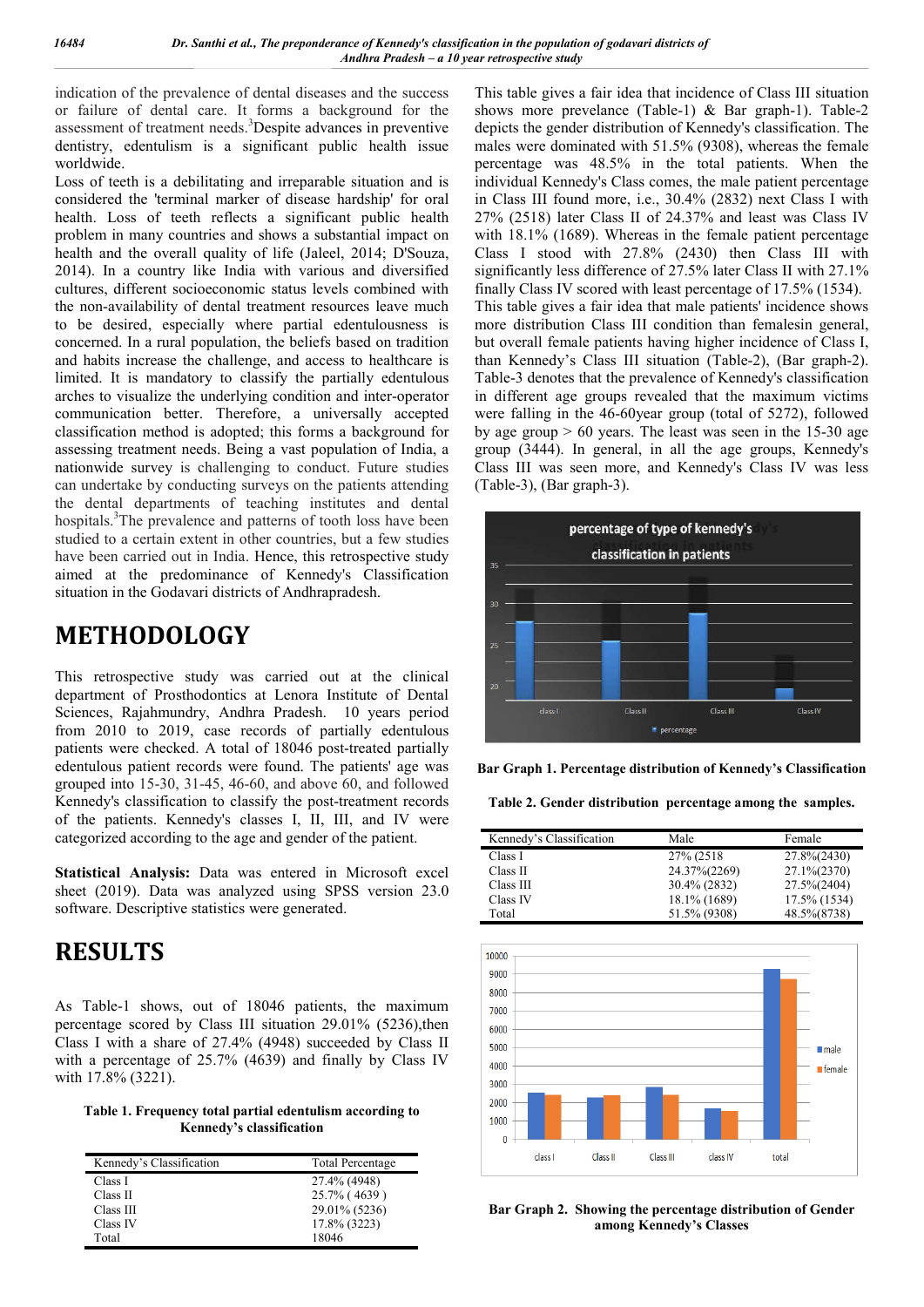**Table 3. Age distribution among the Kennedy's Classes**

| Age(Years) | Class I    | Class II | Class III | Class IV | Total |
|------------|------------|----------|-----------|----------|-------|
| $15-30$    | 919        | 884      | 947       | 694      | 3444  |
| 31-45      | 1252       | 1251     | 1403      | 872      | 4778  |
| 46-60      | 1436       | 1407     | 1523      | 906      | 5272  |
| >60        | 1341       | 1097     | 1363      | 751      | 4552  |
| Total      | 4948       | 4639     | 5236      | 3223     | 18046 |
|            | $(27.4\%)$ | (25.7%)  | (29.01)   | (17.8)   |       |



**Bar graph 3. Distribution of Kennedy's Classifications among different age groups**

### **DISCUSSION**

In the present study, Kennedy's classification of partially edentulous arches was followed because it simplifies the description of partially edentulous cases, permits immediate visualization of the partially edentulous arch, provides a logical way to display the problems of design, and facilitate the application of basic principles of partial denture design (Bharathi, 2014). Many factors affect the prevalence of edentulism, such as education, occupation, personal economic situation, attitude toward dental care, and lifestyle. Preventive strategies to decrease the burden of tooth loss are of great importance. It is highly suggested that population-based studies investigate the epidemiology and risk factors of edentulism and tooth loss in India. It is also essential to evaluate the effect of tooth loss on the quality of life. There are more than 65,000 possible combinations of partial edentulism in opposing arches. It is logical to classify partially edentulous arches that share common attributes, characteristics, qualities, or traits. The primary purpose for the classification of partially edentulous arches is to identify potential combinations of teeth to edentulous ridges to facilitate communication among dental colleagues, students, and technicians. Classification also allows a longitudinal comparison of various classes of R.P.D.s to determine whether the teaching of R.P.D. Design is consistent with the relative frequencies of R.P.D use. Several methods of classification of partially edentulous arches have been proposed and are in use, e.g., Beckett, Godfrey, Swenson, Friedman, Wilson, Skinner, Applegate, Avant, Miller, and others. At present, Kennedy's classification is probably the most widely accepted one. Kennedy's type provides immediate visualization, recognition of prosthesis support, and assessment of design features of a removable partial denture. In correlation to Burt *et al*., (1985) in 1985, Kennedy's Class III was most frequently seen among the other classes. Furthermore, the molars are the first tooth to erupt in the oral cavity; hence, they pose a significant risk for caries development and subsequently lead to the loss of molars; therefore, a Class III situation is

more frequented. The early eruption of the mandibular teeth compared to the maxillary arch could also be why the early loss of mandibular teeth (Manimaran, 2017; Carr, 2005). In the present study, Kennedy class III was the most frequent type of partial edentulousness found in the study group. The results were on par with the study conducted by Prabhu N *et al*. 3 Also present research reports in line with the survey conducted by Hatim *et al*., (2003) in the Iraqi population, and the study conducted by Mohammad Arif Lone and co-workers in Kashmir population (Mohammad Arif Lone, 2019). According to Al-Dwairi  $ZN<sup>11</sup>$ in the Jordanian people, bounded saddles (Class III Kennedy classification) were the most common edentulism pattern, concurring with the present study results.The results of Suneel *et al*., (2015) also coincides with the present study,in which Class III was dominant over other classifications. In this study, Kennedy's Classification I stood in second place, followed by Class III and finally Class IV. Literature revealing Kennedy's class IV situation is seen least among all Kennedy's partial edentulism classes. In the present study, results showing class IV situation is the least one. This study results were resembling the study reports of Suneel VV *et al*. (2015). Few studies concluded that, significant gender differences in edentulism. In the present study, 5165 men (51.4%) were partially edentulous compared to women (48.6%). In total, males show more edentulism than females. These results are corresponding with the results of Suominen-Taipale *et al*., (1999) and Hoover *et al*. (Hoover, 1989). According to a study conducted by (Suneel *et al.,* 2015) and Downer, (1991) female patients showed more partially edentulous than males. However,in the present study results were not agreed with the above studie, but the female gender has shownKennedy's Class I situation more than the rest of the categories. Only 14.3% of people from age group 15 to 30 years shownedentulism.This age group of patients had better awareness and knowledge; hence, this could have been the reason for the minimal tooth loss. 45-60 years' age group has the highest proportion of edentulism with 3272 cases with a 32.5% of ratio. The predominance of cases is with Class III with 32.2%, and the lowest incidence is 12.1% of Class IV.

### **CONCLUSION**

Kennedy's Class III (32.2%) is the most common Class of partial edentulousness. Edentulism more predominant in (51.4%) males. The reason for this partial edentulous seems to be more of age factor periodontal cause concomitantly with deleterious personal habits. Reduction in partial edentulousness lower age is because they have awareness for missing teeth replacement than the elderly. As increased age, increased comorbidities, and lack of motivation are associated with higher partial edentulism (58% above 45 years of age), dental professionals should educate these groups of people more intently, and should create awareness for proper dental hygiene and timely replacement of missing teeth.

#### **REFERENCES**

- Al-Dwairi ZN. 2006. Partial edentulism and removable denture construction: a frequency study in Jordanians. Eur J ProsthodontRestor Dent 2006;14(1):13-17. university dental clinic. *J Can Dent Assoc.,* 55(2):139-40.
- Bharathi M, Babu KR, Reddy G, Gupta N, Misuriya A, Vinod V. 2014. Partial Edentulism based on Kennedy's classification: An epidemiological study. *J Contemp Dent Pract*. 15:229-31.